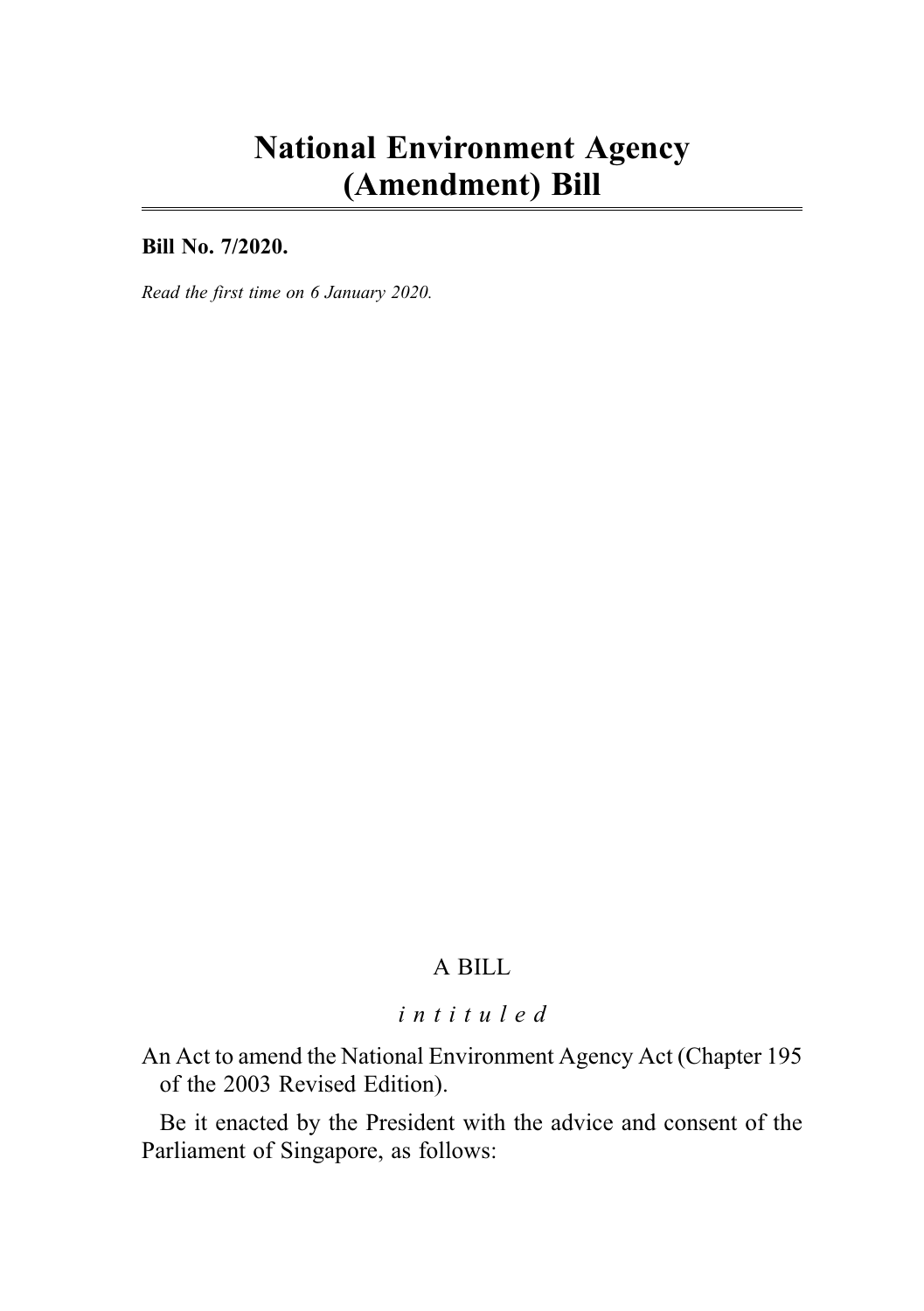## Short title and commencement

1. This Act is the National Environment Agency (Amendment) Act 2020 and comes into operation on a date that the Minister appoints by notification in the Gazette.

# <sup>5</sup> Repeal and re-enactment of section 23

2. Section 23 of the National Environment Agency Act is repealed and the following section substituted therefor:

#### "Borrowing power

23.—(1) The Agency cannot raise loans for the performance <sup>10</sup> of its functions under this Act or any other Act administered by the Agency except in accordance with this section.

> (2) Subject to subsection (3), the Agency may raise loans  $by$  —

- (a) mortgage, overdraft or other means, with or without <sup>15</sup> security;
	- (b) charge, whether legal or equitable, on any property vested in the Agency or on any other revenue receivable by the Agency under this Act or any other written law; or
- <sup>20</sup> (c) the creation and issue of debentures, bonds or any other instrument as the Minister for Finance may approve.

# (3) The Agency may raise loans —

- (a) from the Government; or
- <sup>25</sup> (b) with the approval of the Minister for Finance, from another source, whether within or outside Singapore.

(4) For the purposes of this section, the power to raise loans includes the power to make any financial agreement under which credit facilities are granted to the Agency for the purchase <sup>30</sup> of goods, materials or things.".